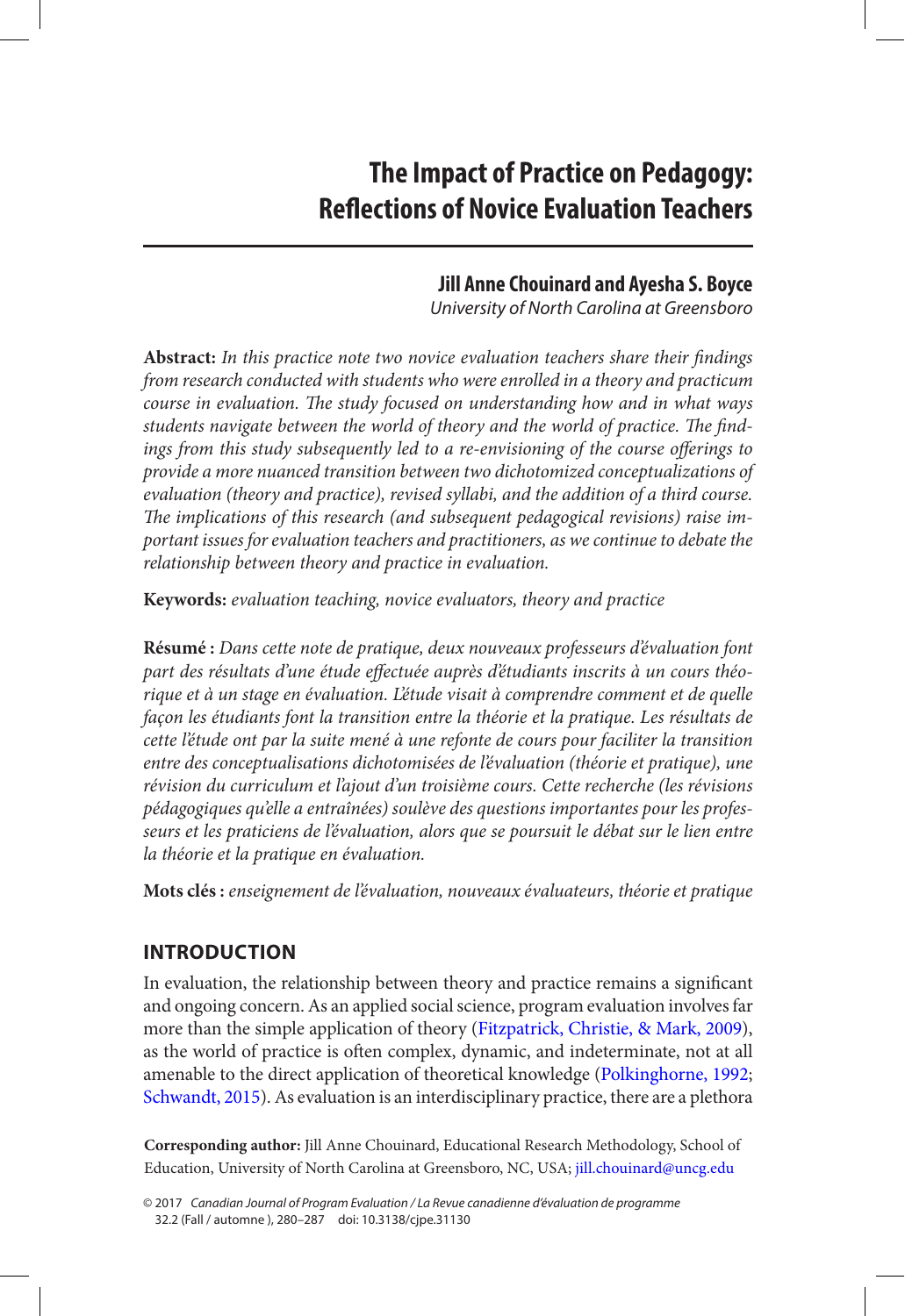<span id="page-1-0"></span>of competing theoretical perspectives available to assist evaluators in understanding the complexity of the social world and in rendering judgements about programs and policies. As new professors of evaluation who teach an evaluation theory course followed by a practicum course in evaluation, we have observed that our students experienced multiple challenges (and frustrations) as they attempted to navigate the relationship between theory and practice, between what they learned in the classroom and their experiences in the field. Simply put, our students wrestled with the fact that their theoretical understanding of evaluation could not provide them with a step-by-step guide to practice; they felt that the theory course did not adequately prepare them for the dynamic and sociopolitical nature of the evaluation context. As one of the students lamented, "There's no theory for when everything falls apart."

To help us better understand the experiences of our students and to help inform our teaching practice, we conducted a qualitative research study at the end of the academic year to further explore the perspectives of five graduate students who had been enrolled in both courses, and who volunteered to be part of our study as participants and coauthors ([Chouinard et al., in press](#page-5-0)). Our research focused on understanding how and in what ways novice practitioners navigate between the world of theory and the "rough ground of practice" ([Schwandt, 2003](#page-6-0)).

The introductory course provided students with an overview of the basic concepts, issues, theories, and models in evaluation. The goals of the course were to enable students to compare and contrast major theories of program evaluation, with a focus on determining which evaluation approach to use in a given context; developing an evaluation plan; identifying the various roles of the evaluator; understanding the social, historical, political, and cultural dynamics of an evaluation context; planning the collection of data; and establishing reporting processes.

The practicum course introduced students to the practical craft of program evaluation, particularly to the practices or methods that characterize evaluation in the field of education. Students planned and conducted a small-scale evaluation, with activities that included evaluation planning, data collection, analysis, interpretation of findings, and ongoing and final reporting processes. The objective of the course was to provide students with first-hand experience in conducting and managing a small-scale evaluation, applying basic data collection tools and using qualitative and quantitative data analysis, and completing both conventional and innovative reporting of results. As part of the practicum course, students were required to keep reflective journals where they were encouraged to record their evaluation experiences, reflections as novice evaluators, and share theoretical wrestlings, interpretive insights, and other challenges.

Our data for this research were based on (a) an analysis of the reflective journals students kept throughout the practicum course, (b) one-on-one interviews with each of the five students based on open-ended questions identified through our review of the literature and our reading of their reflective journals, and (c) a follow-up focus group with students to share our initial analysis and test out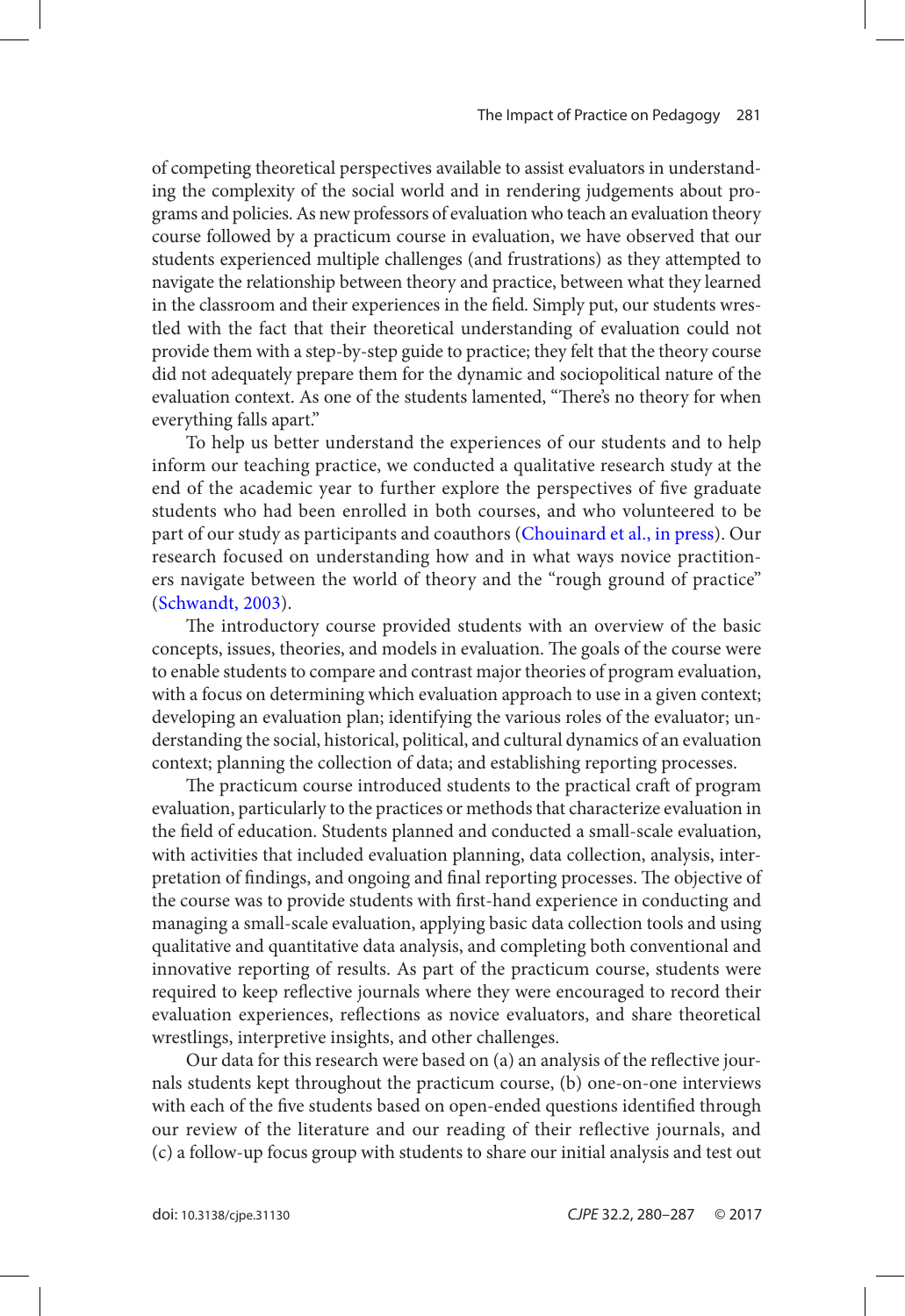<span id="page-2-0"></span>hunches and hypothesis. Our goal throughout was to deepen our understanding of their experiences as novice evaluators in the field, so as to ultimately inform our future evaluation curriculum and teaching practices.

Our study highlighted the three interconnected dimensions of practice that include context, theory, and personal and cultural biographies, all of which dynamically intersect in evaluation practice. These three dimensions shift the focus from a theory-practice binary to a focus on the sociocultural contexts and biographical forces that interact together in shaping evaluation practice. In what follows, we briefly share our key findings from this study and reflect on implications for our current teaching of both evaluation theory and practice.

## **Study Findings: Dimensions of Practice**

The focus of our recent study was on understanding the relationship between theory and practice based on the perspectives and experiences of student evaluators, as they moved from the classroom to an engagement with practice. While there has been prior research related to the training of evaluators, the focus of this literature was not explicitly on understanding the relationship between theory and practice ([Trevisan, 2004](#page-7-0)), but on specific aspects of training. For example, [Hurley, Renger, and Brunk \(2005\)](#page-6-0) focused their research on teaching evaluation in the classroom and in the field; [Alkin and Christie](#page-5-0) [\(2002\)](#page-5-0) looked at the pedagogical benefits of role-play in training evaluators; [Altschuld \(1995\)](#page-5-0) and others ([Darabi, 2002](#page-6-0); [Morris, 1994](#page-6-0)) focused on the design of training courses; [Lee, Wallace, and Alkin \(2007\)](#page-6-0) looked at a problembased learning approach to teaching evaluation;, [Kelly and Kaczynski \(2008\)](#page-6-0) explored the use of experiential learning with evaluation novices; [Jewiss and](#page-6-0) [Clark-Keefe \(2007\)](#page-6-0) examined the use of self-reflection for novices; and [Levin-](#page-6-0)[Rozalis and Rosenstein \(2003\)](#page-6-0) looked at the effects on mentoring on learning evaluation.

In our study, we privileged the concepts of theory and practice with novice evaluators to shed light on what remains a problematic and persistent dichotomy in evaluation, especially for those who are new to the field. In the social sciences, a tightly coupled relationship between theory and practice endures, as practice is thought to represent the technical expression or application of theory, an idea whose genesis can be traced to the conflation of theory in the natural sciences with theory in the social sciences ([Flyvbjerg, 2001](#page-6-0)). However, theories in the social sciences must be distinguished from theories in the natural sciences, as they cannot provide evaluators with predictive certainty, but rather with what [Schwandt \(2014\)](#page-7-0) refers to as "aids to the evaluation imagination" (p. 234). Our findings clearly show that the challenges evaluators confront in the field are complex, indeterminate, and highly specific to the sociopolitical and cultural context of the program and community. In other words, they cannot be solved through the simple application of the right theoretical principles. As one of the students described: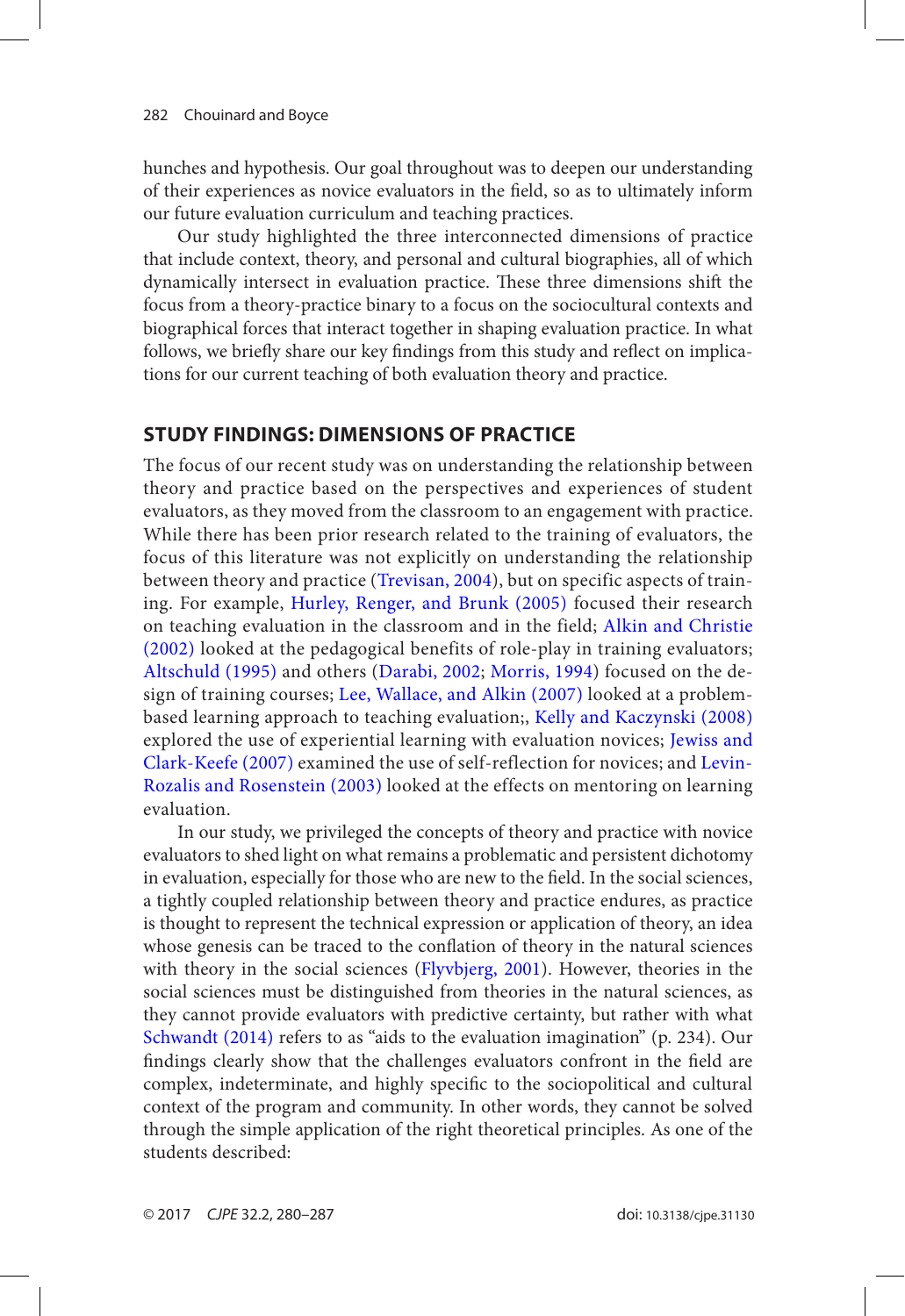<span id="page-3-0"></span>There were certain aspects of theory that stuck with us but at the end of the day it goes out the window. It's kind of like scaffolding. If you're on a tightrope, it's the trampoline that's below you. If you get stuck you can rely on it but it may not get you from one end to the other.

As our students quickly learned, the program and evaluation context is far too dynamic and complex for any one theory to map on perfectly [\(van Manen, 1995](#page-7-0)).

A key finding in our study was that students' reification of theory, while likely related to their lack of evaluation expertise and confidence ([Flyvbjerg, 2001](#page-6-0)), paradoxically also made it more challenging for them to let go of their expectation that theory alone could help them address the challenges of the context. Ironically, the messier the context, the greater the need students had for theory to ultimately prevail. The tension that students experienced between their understanding of theory and their actual field experience suggests that there is far more involved than the simple application of technical knowledge ([Schwandt, 2003](#page-6-0)). Evaluation, as our students soon came to realize, is a sociopolitical process ([Greene, 2000](#page-6-0)) that requires situational sophistication beyond the simple application of methodological rigour and skill. Our students' initial understanding of theory and practice, situated as it was in the intellectual tradition of the natural sciences ([Carr & Kem](#page-5-0)[mis, 1986](#page-5-0)), ultimately could not provide the guidance nor the technical direction they required for an engagement with the exigencies of evaluation practice. As one of the students described, "we were kind of thinking that we would follow a little bit more of a roadmap, instead of building the plane while it's flying."

#### **Implication for Practice**

As new teachers of evaluation, we primarily focused in our study on understanding how students navigate between the world of theory and the world of practice, as a way to inform our teaching practice. After conducting the study ([Chouinard](#page-5-0)  [et al., in press](#page-5-0)), we spent the following year revising our course sequence and adapting our syllabi to better reflect our understanding of student engagement with theory and practice. At this point, we have re-envisioned the introductory evaluation course so that it aligns better with the evaluation practicum in the second semester, away from a view of evaluation demarcated by a theory-practice binary. We have also added a third, advanced course in evaluation that is focused almost exclusively on the study of evaluation theory. The goal in our redesign is to ensure that students have a basic understanding of the diversity of evaluation approaches and paradigmatic implications and methods of practice (e.g., evaluation design, logic models, frameworks) before they go out in the field to conduct an evaluation. The advanced theory course in evaluation is intended for students who wish to pursue careers in evaluation. In what follows, we describe our pedagogic modifications as we continue to reflect on how best to teach novice evaluators the theory and practice of evaluation.

*Introductory Course*. While students are introduced to some evaluation theory (e.g., different approaches and theorists), different paradigms, and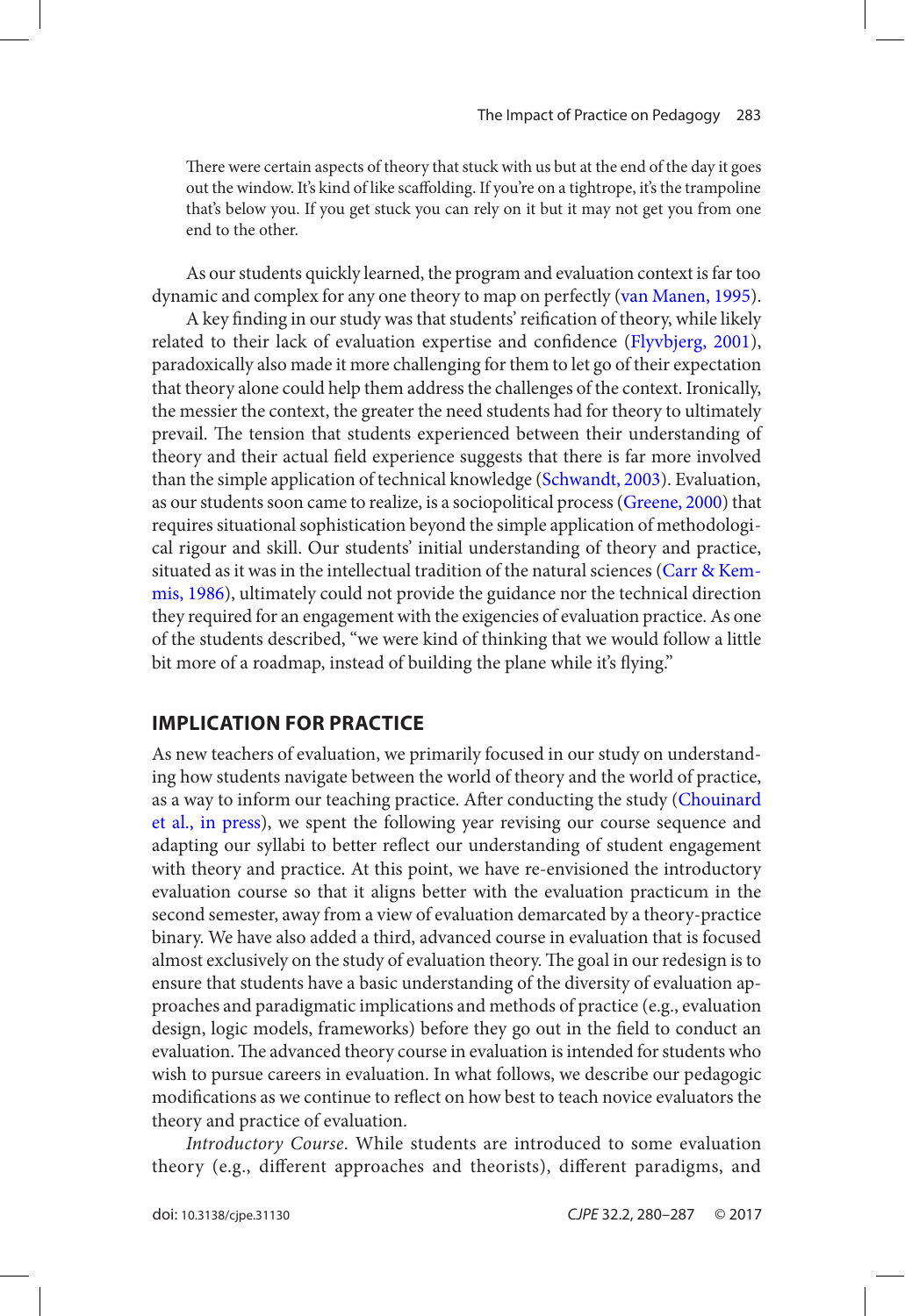<span id="page-4-0"></span>methodological implications in this course, the predominant focus is on the technical aspects of evaluation (e.g., constructing a logic model, creating an evaluation plan and budget, developing evaluation questions, methods of data collection and analysis, approaches to reporting). Each class session provides students with hands-on activities related to specific technical skills, with two class sessions now devoted to constructing logic models. We also use case studies (see [Patton & Patrizi, 2005](#page-6-0)) in each class session to provide students with the opportunity to identify appropriate evaluation designs that are culturally and contextually appropriate; understand (and work through) the exigencies of program contexts; identify key stakeholders, evaluation purpose, and the role of the evaluator; develop strategies to address practical and method-based problems; and engage with diverse evaluation orientations. The case study approach also provides students with the opportunity to practice evaluation in a low-stakes setting, to make mistakes and adjustments, to practice reading diverse cultural contexts, to try on different evaluator roles, and to use different data collection methods and approaches based on identified evaluation questions. Our overall goal in this course is to ensure that students have ample opportunity to think through being evaluators and conducting evaluations across a diversity of program and community settings before they ever go out into the field. As [Patton](#page-6-0)  [and Patrizi \(2005\)](#page-6-0) have stated, the use of the case study method enables novice evaluators to "bridge the gap between knowing and doing" (p. 98), a gap that our students have struggled to overcome.

*Practicum Course*. In this course, students transition from the safety of evaluation practice in the classroom setting to the "real world" of evaluation out in the field, from a case study model to an engagement with a real case. We aim to dissuade students from the expectation that they are methodological technicians whose job is merely to design and implement an evaluation regardless of multiple and very often competing contextual demands. While the study of case studies in the introductory course is not an engagement with a "real" evaluation, it nonetheless provides ample opportunity for students to learn about evaluation across multiple, diverse community and cultural program settings. In the practicum course, students are divided into small teams of two to three students, and together they select a program to evaluate among programs (and organizations) that we have preselected. Students work directly with their clients to design and conduct a small-scale evaluation, work that includes preparing an evaluation plan, collecting data, analyzing data, interpreting findings, and reporting. While the majority of class meetings are discussion-based, with dialogue about issues, problems, and solutions constituting the majority of the class session, the first few weeks are designed as workshops where students learn how to create an evaluation plan (evaluation design, logic model, evaluation framework, etc.). The overall goal of this course is to provide students with first-hand experience in conducting and managing a small-scale evaluation, applying basic data collection tools and using qualitative and quantitative data analysis, and completing both conventional and innovative reporting of results.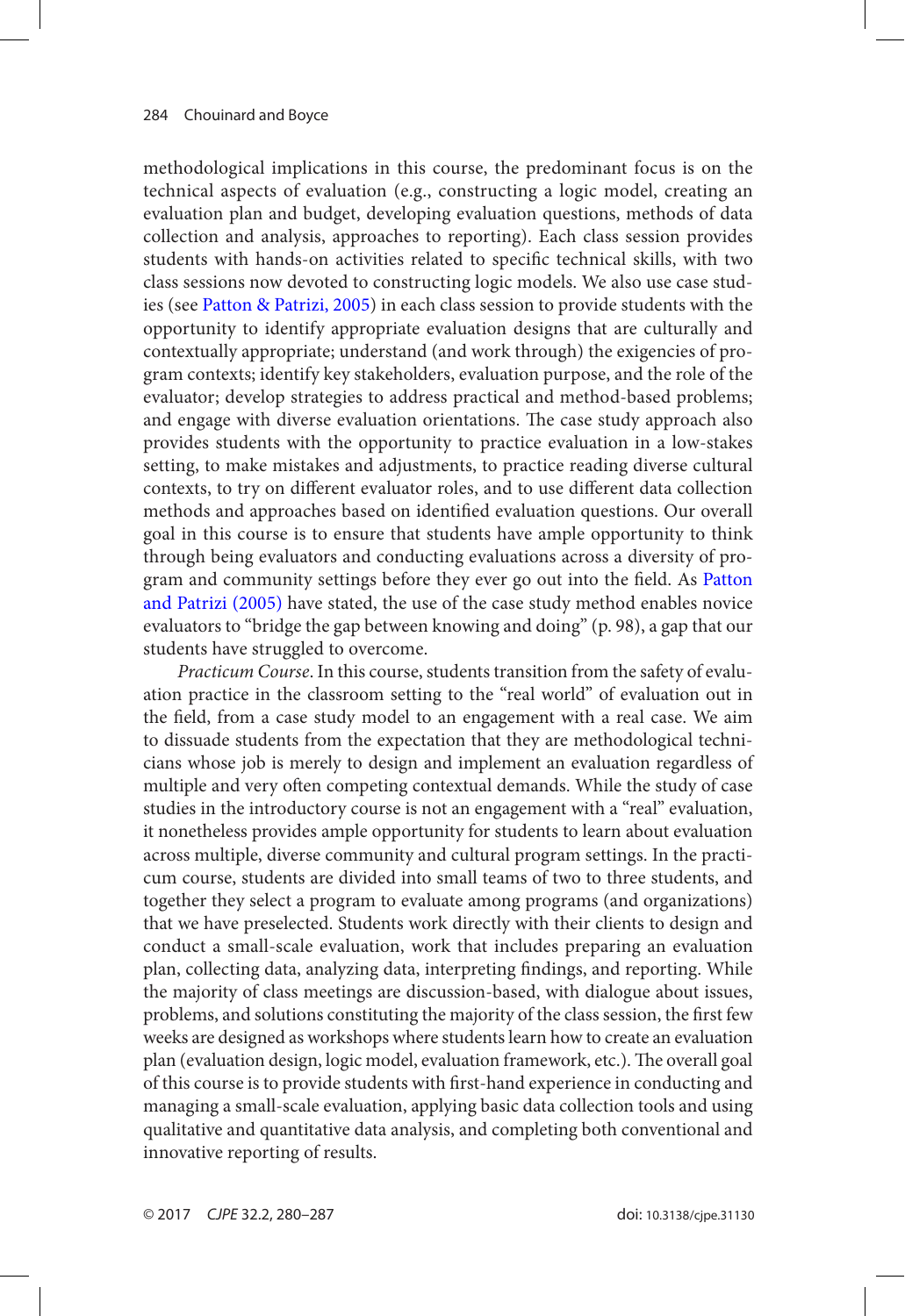<span id="page-5-0"></span>*Advanced Evaluation Theory Course*. This new, advanced course provides students with the opportunity to critically examine a diversity of evaluation approaches and models from different evaluation roots (Alkin, 2013; [Mertens &](#page-6-0) [Wilson, 2012](#page-6-0)). The course focuses on a range of evaluation approaches from the methods, use, values, and social justice branches of evaluation. This will provide students with the opportunity to discuss a diverse range of paradigms and ways of constructing knowledge, range of methods, values stances, evaluation use (and misuse), evaluation theorists, and methodological assumptions. Our goal in this course is to challenge students to think about the role of evaluation as promoting social betterment ([Henry, 2000](#page-6-0); [Mark, Henry, & Julnes, 2000](#page-6-0)) by thinking through the implications of their work as evaluators and researchers, and taking the time to explore the many (and varied) consequences of evaluation (and the role of evaluation) in society.

#### **Conclusion**

In this practice note, we shared the findings of a recent study we did with our students as they transitioned from the world of the classroom to active engagement with the dynamics of evaluation practice. Our goal in this study was to better understand how students navigate between the world of theory and the real world context of evaluation as a way to inform our teaching practice. As new evaluation teachers, we were interested in exploring the pedagogic implications of our research with students so that we could ultimately provide a more dynamic and focused learning experience for our students. Our research led to the subsequent redesign of our course offerings to provide a more nuanced transition between two dichotomized conceptualizations of evaluation—theory and practice. As we continue to reflect on our teaching and on our students' experiences inside and outside the classroom, we expect to continue to revise our teaching practices to reflect our own experiences inside these dynamic pedagogical environments.

### **References**

- Alkin, M. C. (2013). *Evaluation roots: A wider perspective of theorists' views and influences* (2nd ed.). Thousand Oaks, CA: Sage.
- [Alkin, M. C., & Christie, C. A. \(2002\)](#page-2-0). The use of role-play in teaching evaluation. *American Journal of Evaluation*, *23*(2), 209–218.<https://doi.org/10.1177/109821400202300210>
- [Altschuld, J. W. \(1995\)](#page-2-0). Developing an evaluation program: Challenges in the teaching of evaluation. *Evaluation and Program Planning*, *18*(3), 259–265. [https://doi.](https://doi.org/10.1016/S0149-7189(95)00014-3) [org/10.1016/S0149-7189\(95\)00014-3](https://doi.org/10.1016/S0149-7189(95)00014-3)
- [Carr, W., & Kemmis, S. \(1986\).](#page-3-0) *Becoming critical: Education, knowledge and action research*. London: Routledge Farmer.
- [Chouinard, J. A., Boyce, A. S., Hicks, J., Jones, J., Long, J., Pitts, R., & Stockdale, M. \(in](#page-1-0)  [press](#page-1-0)). Navigating theory and practice through evaluation fieldwork: Experiences of novice evaluation practitioners. *American Journal of Evaluation*.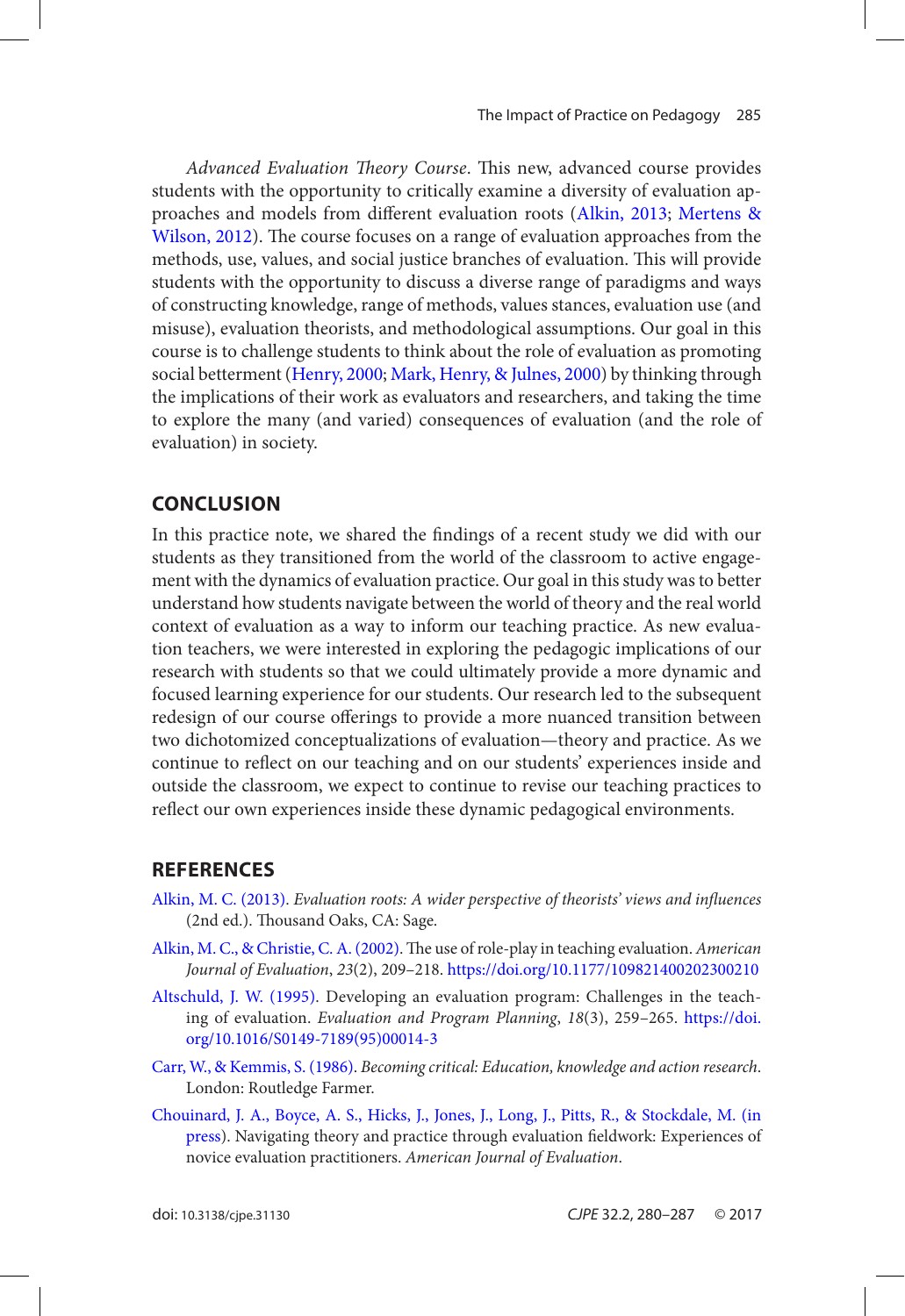- <span id="page-6-0"></span>[Darabi, A. \(2002\)](#page-2-0). Teaching program evaluation: Using a systems approach. *American Journal of Evaluation*, *23*(2), 219–228. <https://doi.org/10.1177/109821400202300211>
- [Fitzpatrick, J., Christie, C., & Mark, M. M. \(2009\)](#page-0-0). *Evaluation in action: Interviews with expert evaluators*. Thousand Oaks, CA: Sage. [https://doi.org/10.4135/](https://doi.org/10.4135/9781412990288) [9781412990288](https://doi.org/10.4135/9781412990288)
- [Flyvbjerg, B. \(2001\)](#page-2-0). *Making social science matter: Why social inquiry fails and how it can succeed again*. Cambridge, UK: Cambridge University Press. [https://doi.org/10.1017/](https://doi.org/10.1017/CBO9780511810503) [CBO9780511810503](https://doi.org/10.1017/CBO9780511810503)
- [Greene, J. C. \(2000\)](#page-3-0). Challenges in practicing deliberative democratic evaluation. *New Directions for Evaluation*, *85*, 27–38.
- [Henry, G. T. \(2000\)](#page-5-0). Why not use? In V. J. Caracelli & H. Preskill (Eds.), *The expanding scope of evaluation use. New Directions for Evaluation, No. 88* (pp. 85–98). San Francisco, CA: Jossey-Bass.
- [Hurley, C., Renger, R., & Brunk, B. \(2005\).](#page-2-0) Learning from a challenging fieldwork evaluation experience: Perspectives of a student and an instructor. *American Journal of Evaluation*, *26*(4), 562–578.<https://doi.org/10.1177/1098214005281323>
- [Jewiss, J., & Clark-Keefe, K. \(2007\)](#page-2-0). On a personal note: Practical pedagogical activities to foster the development of "reflective practitioners." *American Journal of Evaluation*, *28*(3), 334–347. <https://doi.org/10.1177/1098214007304130>
- [Kelly, M. E., & Kaczynski, D. \(2008\)](#page-2-0). Teaching evaluation from an experiential framework: Connecting theory and organizational development with grant making. *American Journal of Evaluation*, *29*(4), 547–554. [https://doi.org/10.1177/](https://doi.org/10.1177/1098214008324181) [1098214008324181](https://doi.org/10.1177/1098214008324181)
- [Lee, J., Wallace, T. L., & Alkin, M. \(2007\)](#page-2-0). Using problem-based learning to train evaluators. *American Journal of Evaluation*, *28*(4), 536–545. [https://doi.org/](https://doi.org/10.1177/1098214007305613) [10.1177/1098214007305613](https://doi.org/10.1177/1098214007305613)
- [Levin-Rozalis, M., & Rosenstein, B. \(2003\)](#page-2-0). A mentoring approach to the one-year evaluation course. *American Journal of Evaluation*, *24*(2), 245–259. [https://doi.](https://doi.org/10.1177/109821400302400208) [org/10.1177/109821400302400208](https://doi.org/10.1177/109821400302400208)
- [Mark, M. M., Henry, G., & Julnes, J. \(2000\)](#page-5-0). *Evaluation: An integrated framework for understanding, guiding, and improving public and non-profit policies and programs*. San Francisco, CA: Jossey-Bass.
- [Mertens, D. M., & Wilson, A. T. \(2012\)](#page-5-0). *Program evaluation theory and practice: A comprehensive guide*. New York, NY: Guilford Press.
- [Morris, M. \(1994\)](#page-2-0). The role of single evaluation courses in evaluation training. *New Directions for Program Evaluation*, *62*(62), 51–59.<https://doi.org/10.1002/ev.1676>
- [Patton, M. Q., & Patrizi, P. \(Eds.\) \(2005\)](#page-4-0). Teaching evaluation using the case method. *New Directions for Evaluation, 105*.
- [Polkinghorne, D. E. \(1992\)](#page-0-0). Postmodern epistemology of practice. In S. Kvale (Ed.), *Psychology and postmodernism: Inquiries in social construction* (pp. 146–165). Thousand Oaks, CA: Sage.
- [Schwandt, T. A. \(2003\)](#page-1-0). "Back to the rough ground!": Beyond theory to practice in evaluation. *Evaluation*, *9*(3), 353–364. <https://doi.org/10.1177/13563890030093008>